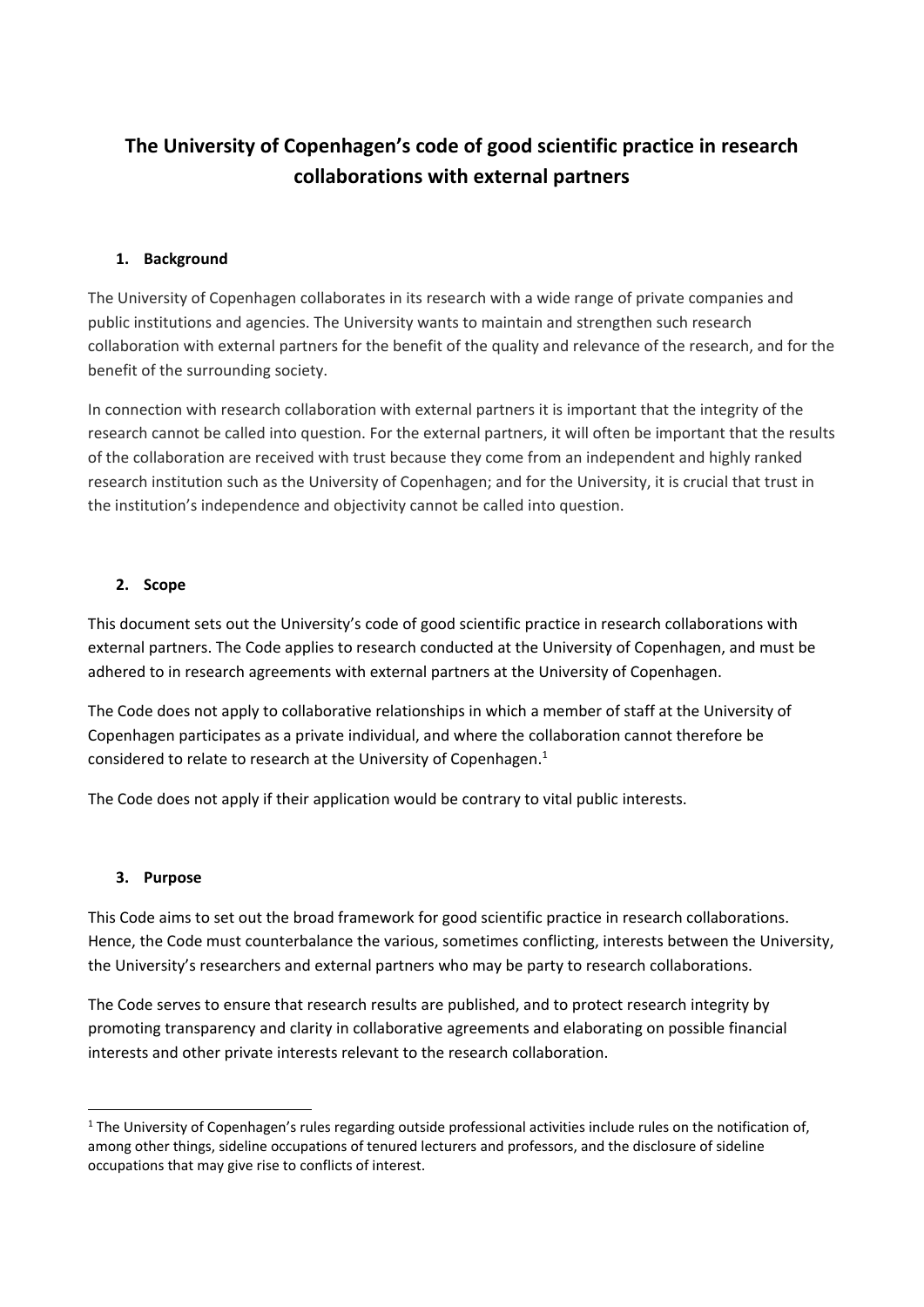The Code is in accordance with current Danish and international rules in the area.

## **4. Definitions:**

 *"Research collaboration"*: Performance of research activities that take place as a collaboration between one or more external partners and one or more members of staff at the University of Copenhagen.

 *"External party"*: A natural or legal person who has a customary or operational purpose different from the purpose in Section 2<sup>2</sup> of the Danish University Act, including private companies, organisations and public agencies.

*"Financial interests and other private interests"*: All interests that could potentially discourage independent research and access to research results.

 there may be grounds for suspicion, justified or not, that an influence exists. Conflicts of interest can occur *"Conflict of interest"*: A situation in which financial or other interests may compromise or influence professional judgment<sup>3</sup>. It is not only important whether there actually is an influence, but also whether in a variety of situations. For examples please refer to the university's guide on conflicts of interest.

## **5. Code for researchers**

## *5.1.General principles*

Researchers must not accept obligations that involve acts contrary to good scientific practice.

# 5.2.*Integrity*

In collaborative research there is a risk that the research may, directly or indirectly and consciously or unconsciously, be influenced by an external partner's private interests, and one therefore cannot be sure of the reliability and credibility that otherwise characterises independent research. The following principles should ensure the integrity of the research:

- a. An external partner can contribute to defining research topics and questions, but scientific methods should only be selected on the basis of scientifically based considerations, and the University researcher must be able to vouch for the scientific method.
- b. Researchers must have the freedom to present their research as they wish.
- c. For quality assurance purposes, the University's researchers should have full access to data (including raw data and metadata), obtained or held by an external partner, if the research is based on this data.

 <sup>2</sup> Consolidation Act no. 960 of 14 August 2014.

<sup>&</sup>lt;sup>3</sup> Cf. Danish Code of Conduct for Research Integrity, p. 15.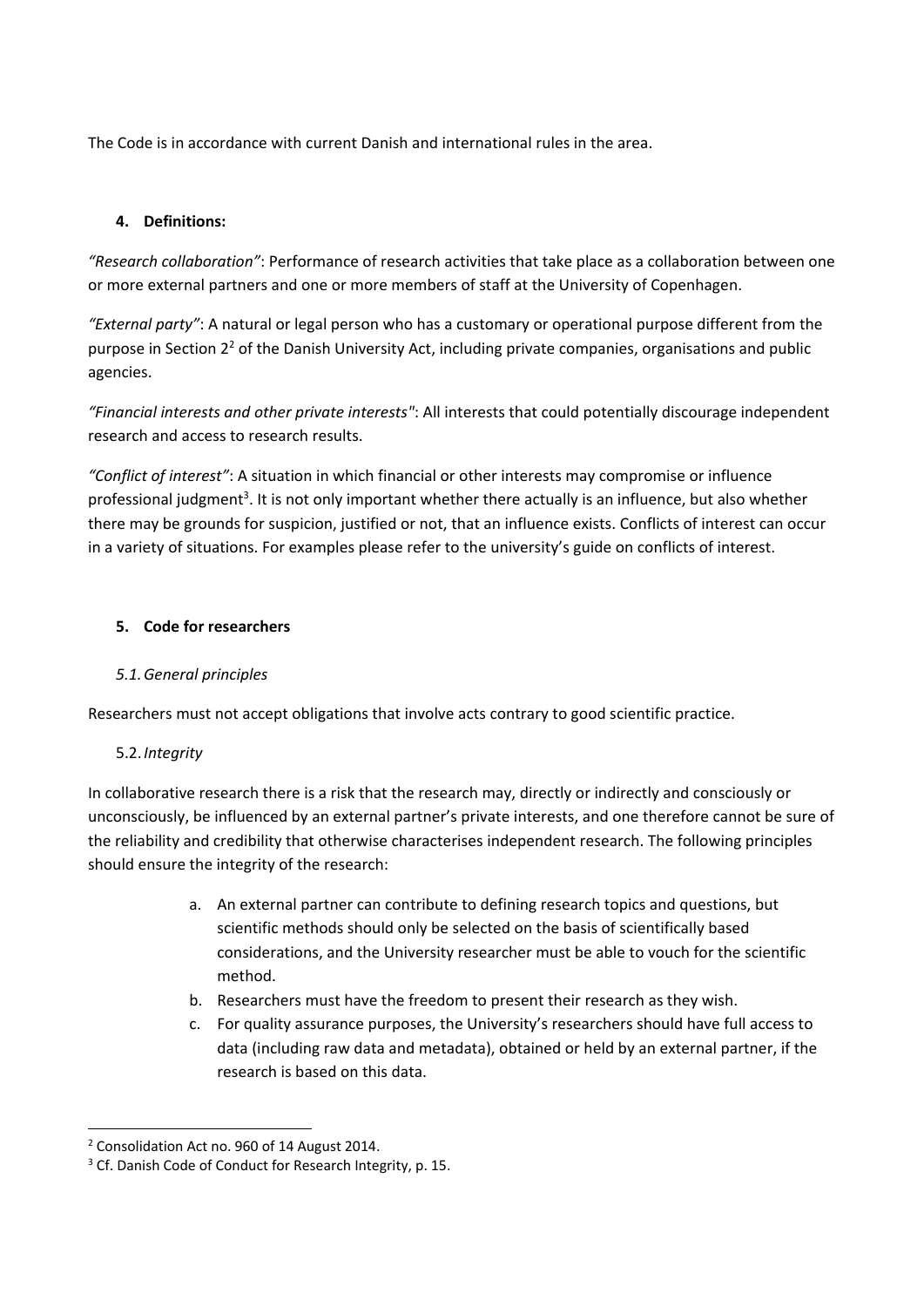at the University and not directly to the individual researcher. d. Provision of funds and other resources from an external partner must be made to a unit

#### *5.3.Transparency*

 a. All researchers should be transparent as regards possible conflicts of interest, by default on the researcher's CURIS profile and the researcher's website.<sup>4</sup>

#### *5.4.Publication*

- a. All publishable research results from a research collaboration should be made available for publication.
- b. It cannot be agreed that the publication of research results is subject to approval of an external partner.
- c. The partners may agree that a researcher shall, at an appropriate time, notify an external partner about the date of impending publication, as well as provide notification of the academic content of the planned publication.
- d. It may be agreed that an external partner who receives notification regarding impending publication, cf. point (c), can demand postponement of publication for a reasonable period of time, generally three months, if such action is necessary in order for the external partner:
	- ‐ to secure relevant Intellectual Property Rights; or
	- ‐ to take appropriate steps in cases where the planned publication concerns research where the results will affect the external partner's interests.

## *5.5. Confidential information and trade secrets*

- a. In collaborations with external partners, statutory duties of confidentiality should be respected.
- b. It may be agreed that an external partner's confidential knowledge that meets the requirements for protection as a trade secret under the Danish Marketing Act shall be kept secret. However, the length of such a secrecy clause must be limited to a maximum of three 3 years after project completion so that the researcher is no longer prevented from publishing his or her research on the grounds of the secrecy obligation after the expiry of this period. Where warranted by exceptional circumstances, such a period of secrecy may be extended.
- c. Secrecy cannot be agreed in collaborations with public authorities, except for the disclosure of information that, by law, must be handled confidentially, and information that is exempt from the right of data access. However, in relation to public authorities, it is possible to agree confidentiality of trade secrets, cf. the provision in point 5(5)(b).

<sup>&</sup>lt;sup>4</sup> The University of Copenhagen's rules outside professional activities state that researchers at lecturer and professor level must disclose sideline occupations that may give rise to conflicts of interest